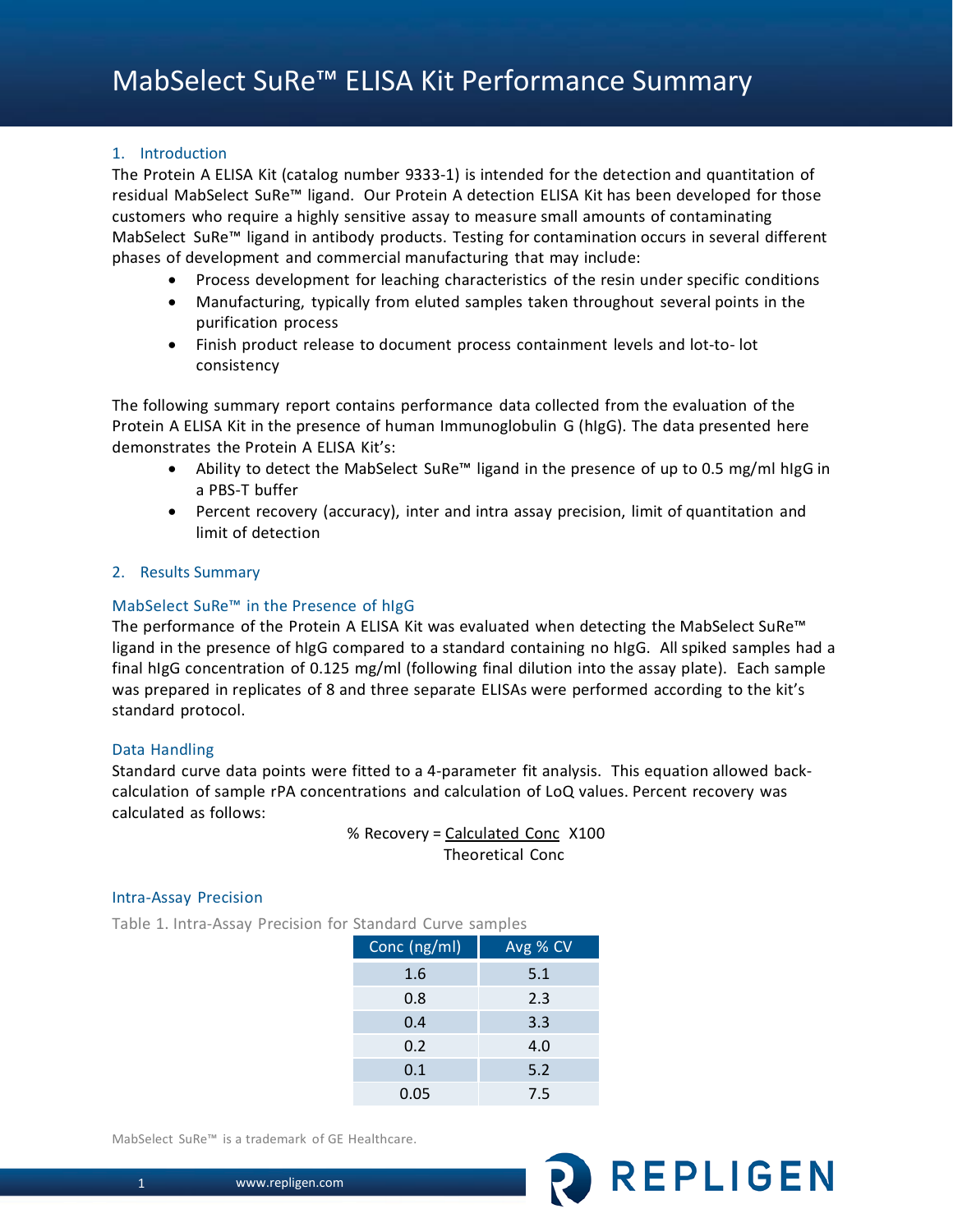# MabSelect SuRe™ ELISA Kit Performance Summary

| Conc (ng/ml) | <b>Calculated Conc</b> | Avg %CV |
|--------------|------------------------|---------|
| 1.2          | 1.25                   | 6.1     |
| 1.0          | 1.01                   | 5.3     |
| 0.8          | 0.76                   | 4.1     |
| 0.6          | 0.64                   | 4.9     |
| 0.4          | 0.37                   | 5.4     |
| 0.2          | 0.18                   | 7.7     |
| 0.1          | 0.09                   | 11.0    |
| 0.05         | 0.05                   | 18.0    |

## Table 2. Intra-Assay Precision for samples containing hIgG

## Inter-Assay Precision

Table 3. Inter-Assay Precision for Standard Curve samples

| Conc (ng/ml) | Avg % CV |
|--------------|----------|
| 1.6          | 0.1      |
| 0.8          | 0.2      |
| 0.4          | 0.8      |
| 0.2          | 1.6      |
| 0.1          | 2.1      |
| 0.05         | 2.7      |

## Table 4. Inter-Assay Precision for samples containing hIgG

| Conc (ng/ml) | <b>Calculated Conc</b> | Avg %CV |
|--------------|------------------------|---------|
| 1.2          | 1.25                   | 7.6     |
| 1.0          | 1.01                   | 0.9     |
| 0.8          | 0.76                   | 2.6     |
| 0.6          | 0.64                   | 8.6     |
| 0.4          | 0.37                   | 6.3     |
| 0.2          | 0.18                   | 13.0    |
| 0.1          | 0.09                   | 10.4    |
| 0.05         | 0.05                   | 9.0     |

#### Accuracy

Table 5. Accuracy for Standard Curve samples

| Conc (ng/ml) | Avg % Error | Avg % Recovery |  |  |
|--------------|-------------|----------------|--|--|
| 1.6          | 0.0         | 100            |  |  |
| 0.8          | 0.4         | 100            |  |  |
| 0.4          | $-0.7$      | 99             |  |  |
| 0.2          | $-1.3$      | 99             |  |  |
| 0.1          | 2.1         | 102            |  |  |
| 0.05         | 7.3         | 107            |  |  |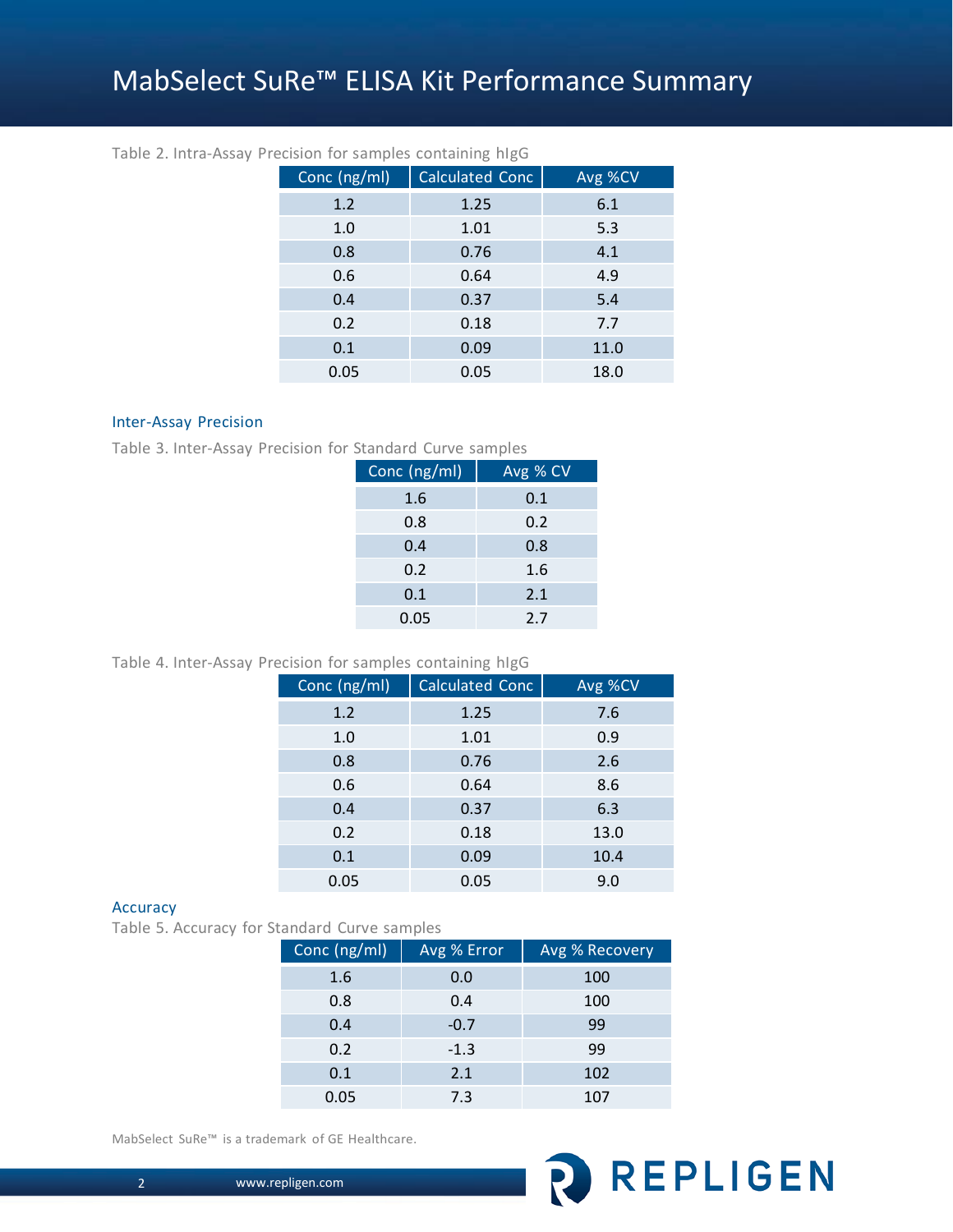## MabSelect SuRe™ ELISA Kit Performance Summary

| Conc (ng/ml) | Calculated<br>Conc | Avg % Error | Avg %<br>Recovery |
|--------------|--------------------|-------------|-------------------|
| 1.2          | 1.25               | 3.8         | 104               |
| 1.0          | 1.01               | 1.2         | 101               |
| 0.8          | 0.76               | $-4.5$      | 96                |
| 0.6          | 0.64               | 5.9         | 106               |
| 0.4          | 0.37               | $-8.2$      | 92                |
| 0.2          | 0.18               | $-8.0$      | 92                |
| 0.1          | 0.09               | $-8.8$      | 91                |
| 0.05         | 0.05               | $-7.8$      | 92                |

## Table 6. Accuracy for samples containing hIgG

## Limit of Quanitation (LoQ)

The LoQ determined from the standard curve was calculated to be 0.025 ng/ml. The LOQ for the MabSelect SuRe™ ligand spiked samples in the presence of hIgG was 0.115 ng/ml or 0.920 ng/mg (0.92 ppm). Based on this data set the sensitivity of the kit when detecting MabSelect SuRe™ ligand in the presence of immunoglobulin is  $<$  1 part per million (ppm).

#### Linearity of Dilution

Figure 1. Linearity of dilution graph showing high correlation of accuracy throughout the range of MabSelect SuRe™ ligand concentrations tested.